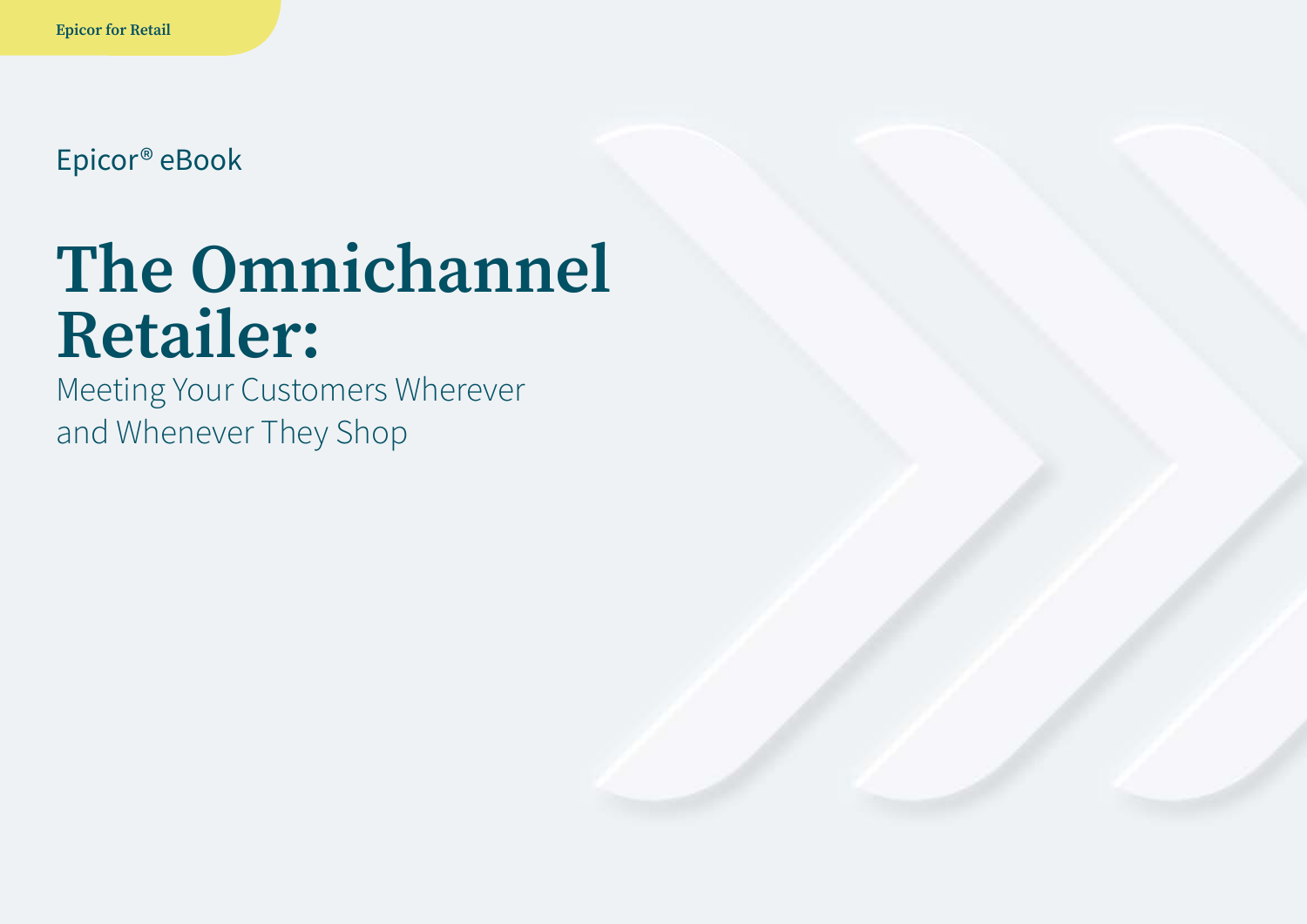## **Contents**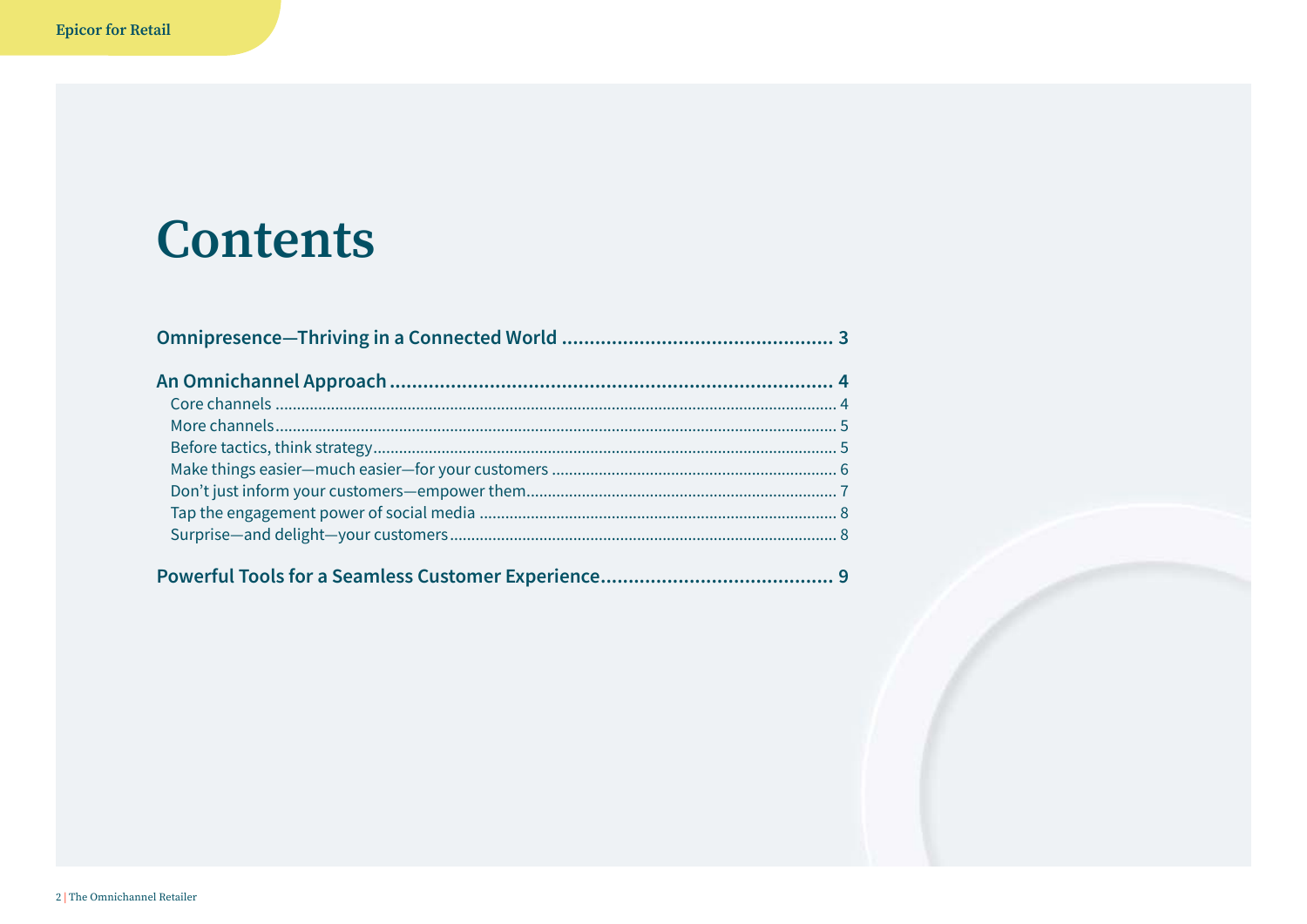## <span id="page-2-0"></span>**Omnipresence—Thriving in a Connected World**

*"It's an exciting time to be a consumer, with unprecedented choices of where and how to shop. And it's a very tough time to be a retailer competing in a rapidly expanding ecosystem, where there are no limits or boundaries to the competition."*

*Martha Van Gelder, director of the University of Arizona | Center for Retailing*

- **•** Consumers choose to be connected—90 percent of them use some kind of online to shop and sometimes to complete purchases
- **•** Consumers research online—nearly every consumer now looks up products or services online before heading out to a store, restaurant, or entertainment venue. They also put significant trust in reviews they find online
- **•** Consumers have less and less patience—people want information immediately, and they want products or services quickly, too. They frequently choose the source that can get them what they want the fastest

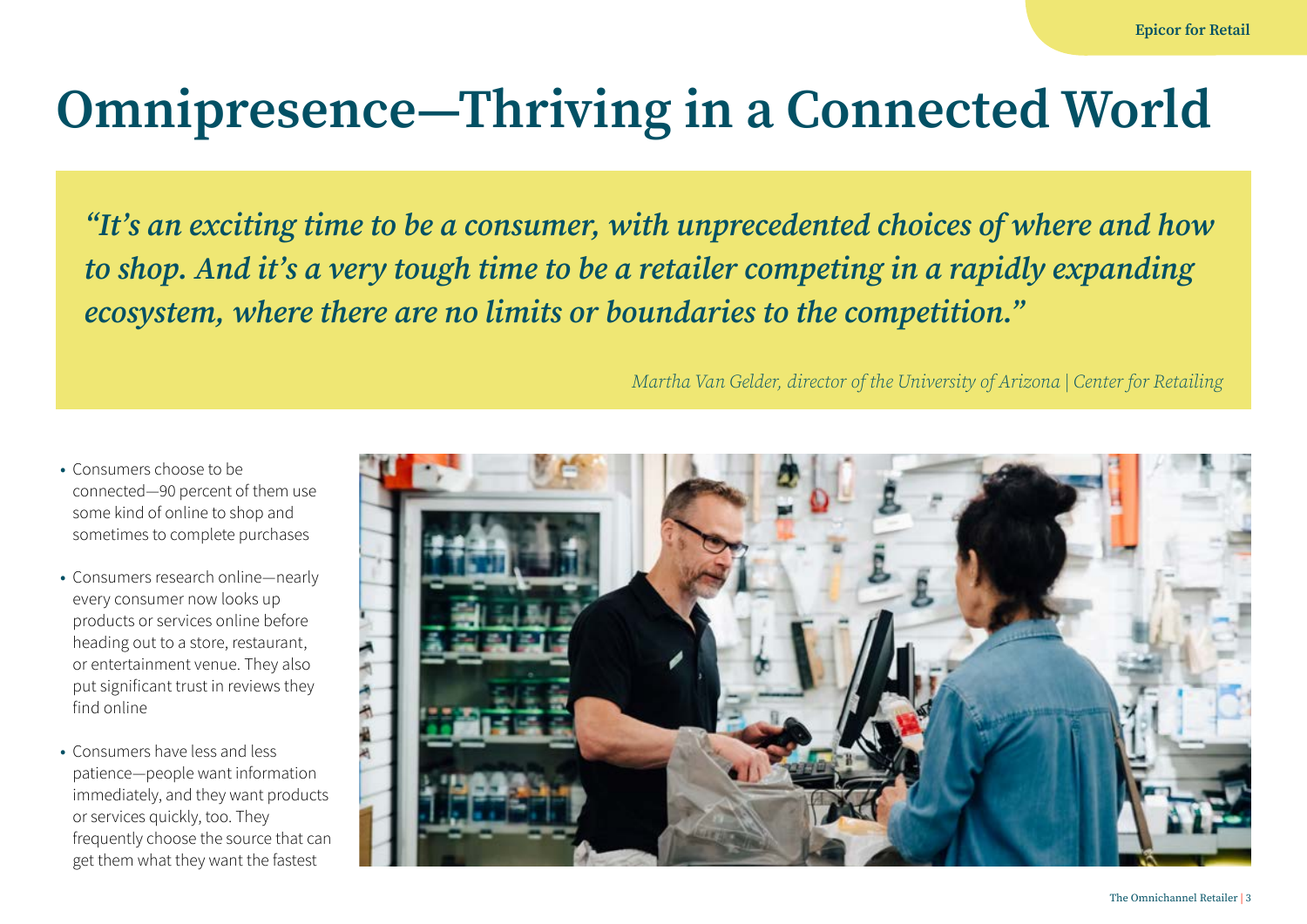## <span id="page-3-0"></span>**An Omnichannel Approach**

Retailers surveyed count mobile, marketing, and site merchandising among their top digital business initiatives.

Consumer trends have led retailers to count mobile, marketing, and merchandising among their top digital business initiatives. Just think how many brands or businesses you know have added online chat or expedited delivery services in the last year.

To compete in its market, your business will likely need to connect in more ways with consumers, too. In the coming pages, we'll examine six strategies for choosing your communication channels so you can deliver the seamless, omnichannel experience your customers want.



### Core channels

You want to create a seamless, omnichannel experience for your customers. Since your business and your market is unique, your choice of channels will vary. Start by taking a look at the modes likely available to you now, and what (if anything) you're doing with that channel now.

#### Here's a starter list to consider:

- **• Your website**—Shoppers rely on smartphones and tablets to access websites, so it's important to utilize mobile-responsive design and incorporate search engine optimization
- **• Your eCommerce site**—this could be your only website; a part of a larger site; or a separate, dedicated selling venue
- **• Social media**—consider how you can use sharing and social sites like Facebook®, Twitter®, and Instagram® as well as sites dedicated to specific functions like LinkedIn®, Pinterest®, and YouTube®
- **• Review sites**—engage with customers through review sites like TripAdvisor® and Yelp® to show you're eager to resolve customers' concerns and encourage happy, loyal customers to keep coming back
- **• Email**—email marketing isn't as widely popular as it once was, but it can still make an impact for some demographics and retail niches
- **• Blog**—For retailers whose employees are experts in specialized subjects, a blog can be extremely valuable in gaining store traffic and on your website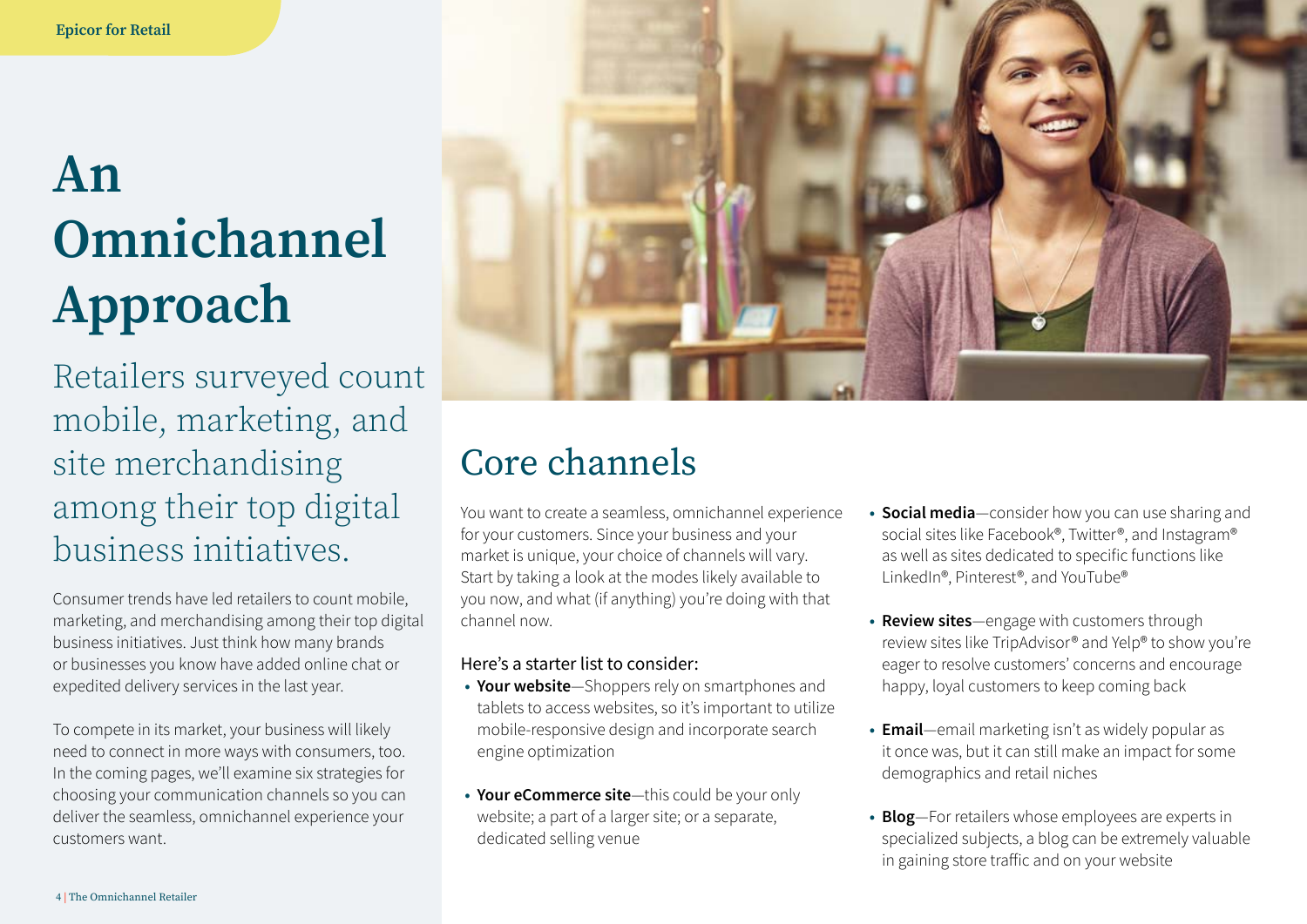### <span id="page-4-0"></span>More channels

- **• Voice (telephone)**—many retailers think first of phone as a costly inbound channel. Others see it as an opportunity to differentiate
- **• Text on mobile devices**—text is a favorite choice of millennial shoppers, and it's gaining in popularity across age groups
- **• Mobile apps**—viable option to smaller businesses as technology providers offer brand-able templates. You can also equip your staff with devices and apps that help them better serve customers
- **• Co-op websites (where applicable)**—if you're part of a co-op or chain, they probably have websites and other channels, too
- **• In-store experience**—Signage, merchandising, conversation in the aisles, interactions during checkout—are part of your overall customer conversation
- **• Loyalty program**—this can cross a number of communication channels (e.g., a mobile app, text promotions, etc.)

If you have a list and good sense of what you're using now, you're ready for the next step.

### Before tactics, think strategy

Before you begin crafting an omnichannel strategy, it's essential to know your overall business model and marketing strategy—value proposition, market definition, and approach for customer acquisition and retention.

#### Consider these examples:

**1.** A retailer that sells hobby supplies might want to create and share—on its website, in an app, in a blog, or elsewhere—project-focused shopping lists. Deciding to offer lists is a strategic step. Start there, then decide on the right channels

- **2.** Maybe you don't want to sell goods online, but you want to use your site to bring people into the store—especially new customers. Gift registries can be a good strategy here; knowing you want registry capabilities tells you to choose software that will support them
- **3.** A business-to-business (B2B) retailer might want to set up an unusual loyalty program—say, one that offers mini-vacations as rewards to long-term, high-revenue customers. Loyalty software can help, but you want to understand what kind of program you want before you choose software

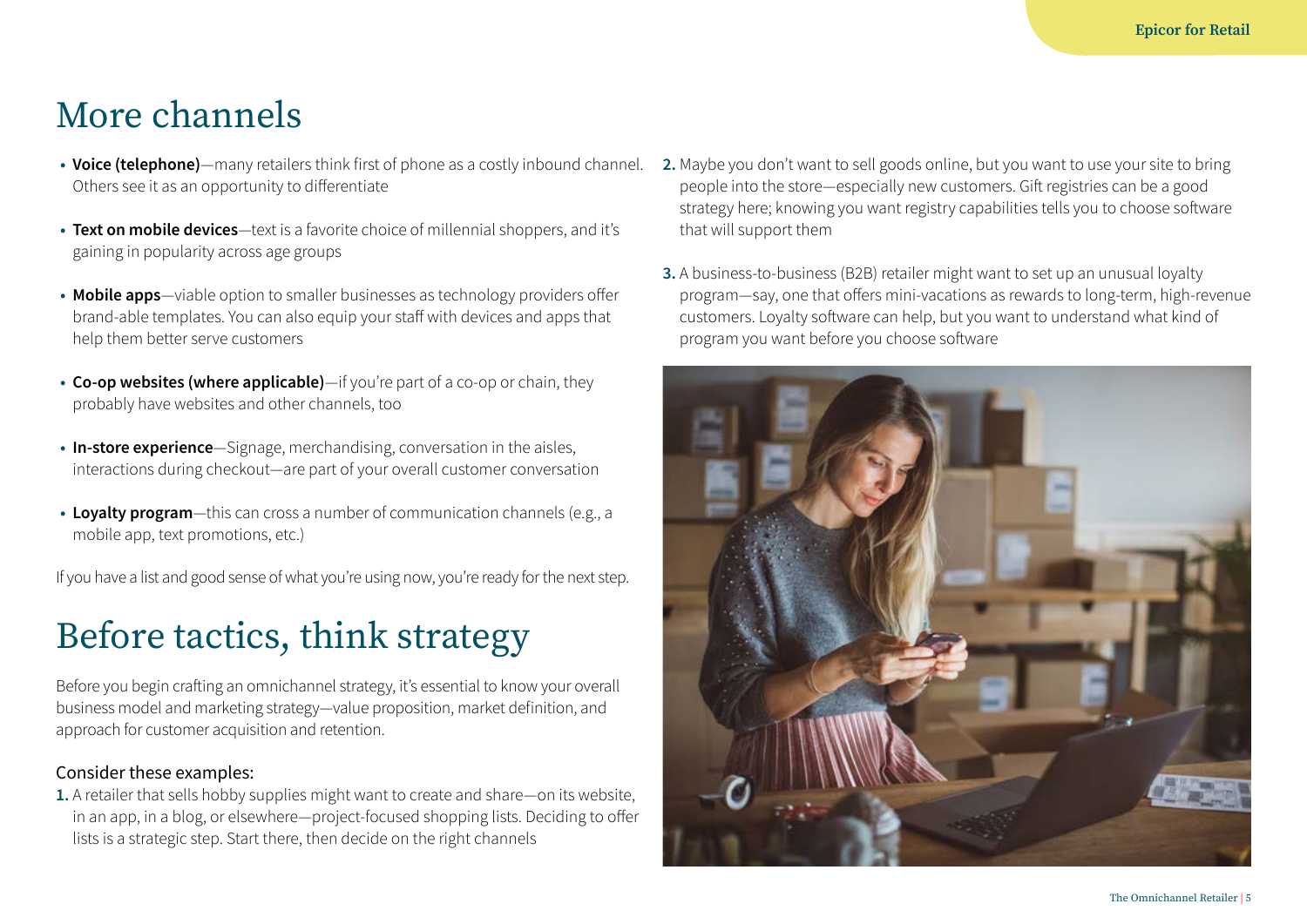### <span id="page-5-0"></span>Make things easier—much easier for your customers

When considering expanding into a new communication channel—or changing the way you use it—think first, "How can I use this channel to make things easier for my customers?"

Anything you can do to make it easier for customers to find and use information, to put a shopping list together, to locate your store, to share their opinions, to ask questions, or to make purchases will help them be more engaged with your business.

As you consider each interaction your customer has with you—and interactions you want them to have—look for opportunities to drive out complexity and speed up the process. Any improvement you can make—even something as basic as accepting easy-to-use payment methods—will earn customer gratitude and loyalty.

*The Staples office supply chain has a program called the "Easy System" that makes it more convenient for customers to make purchases from any device—even from any mobile app. Amazon simplifies making repeat purchases with its "Dash" buttons. Epicor customer and longtime Massachusetts retailer Klem's prominently displays its "Apple® Pay accepted here" message as part of its own "Fast Checkout" program.*

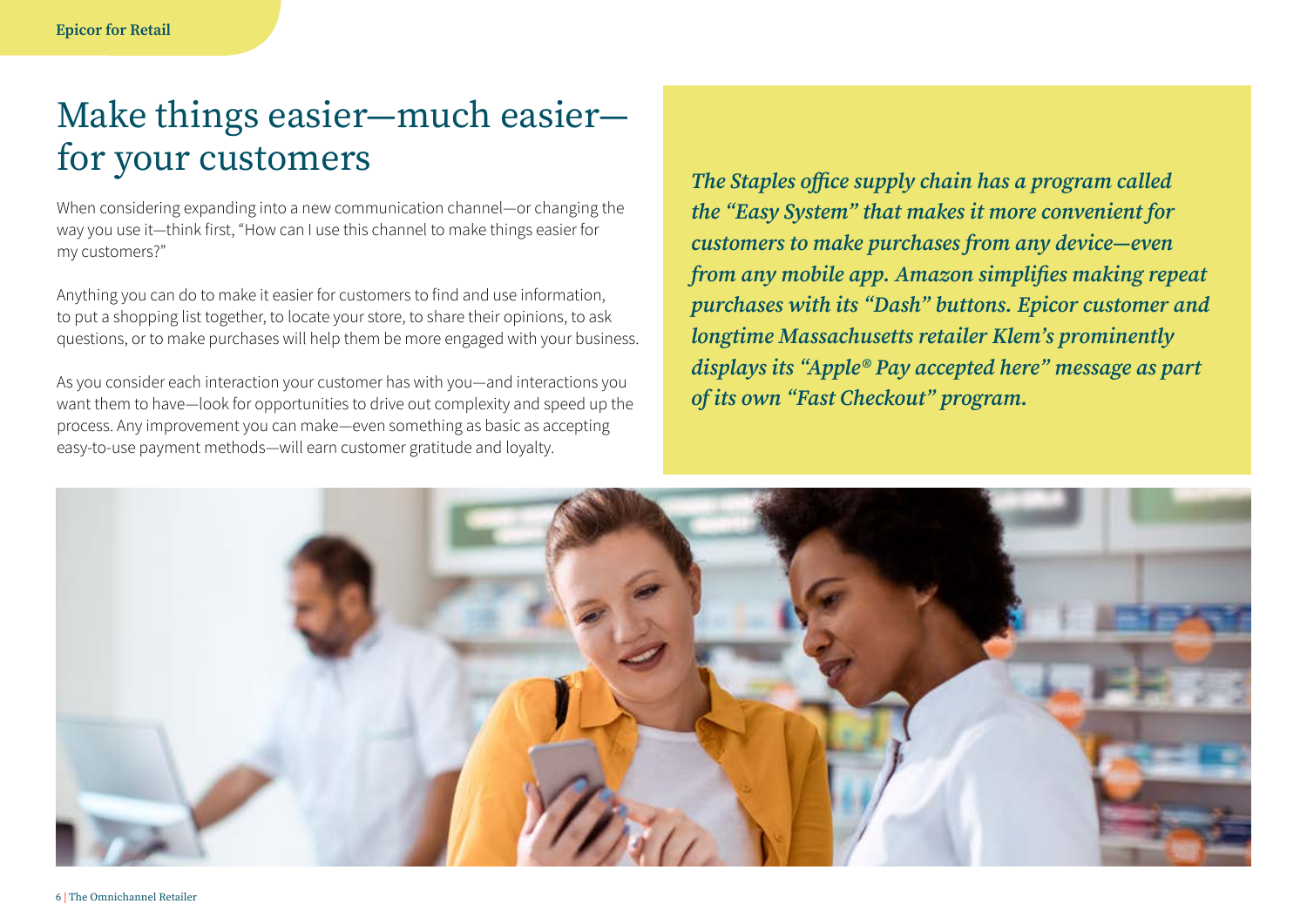### <span id="page-6-0"></span>Don't just inform your customers empower them

Don't make the mistake of producing large new quantities of information just to be present in a communication channel. Instead, think about what's relevant—what will help the consumer to accomplish their current objective, at that time and place.

*One Epicor customer, San Francisco's Cole Hardware, implemented the ultimate in relevancy and timeliness, giving customers a 24-hour "How Can We Help You" tool that lets customers submit any question, at any time via text. Texts are automatically routed to the appropriate store staff, and escalated to the store owner if not answered within 15 minutes. The service has been a big hit with customers—most notably the 35-and-under age group that prefers texting to other ways of communicating.*

Here are other ways to empower your customers and drive engagement:

- **•** Join social media groups that are relevant to your market.
- **•** Publish an email newsletter, and let customers specify what they want to read.
- **•** Provide how-to tips in a blog, newsletter or on your website.
- **•** Offer a branded app that people can use in your stores and elsewhere. You can even use specialized apps that employees can use to assist customers.

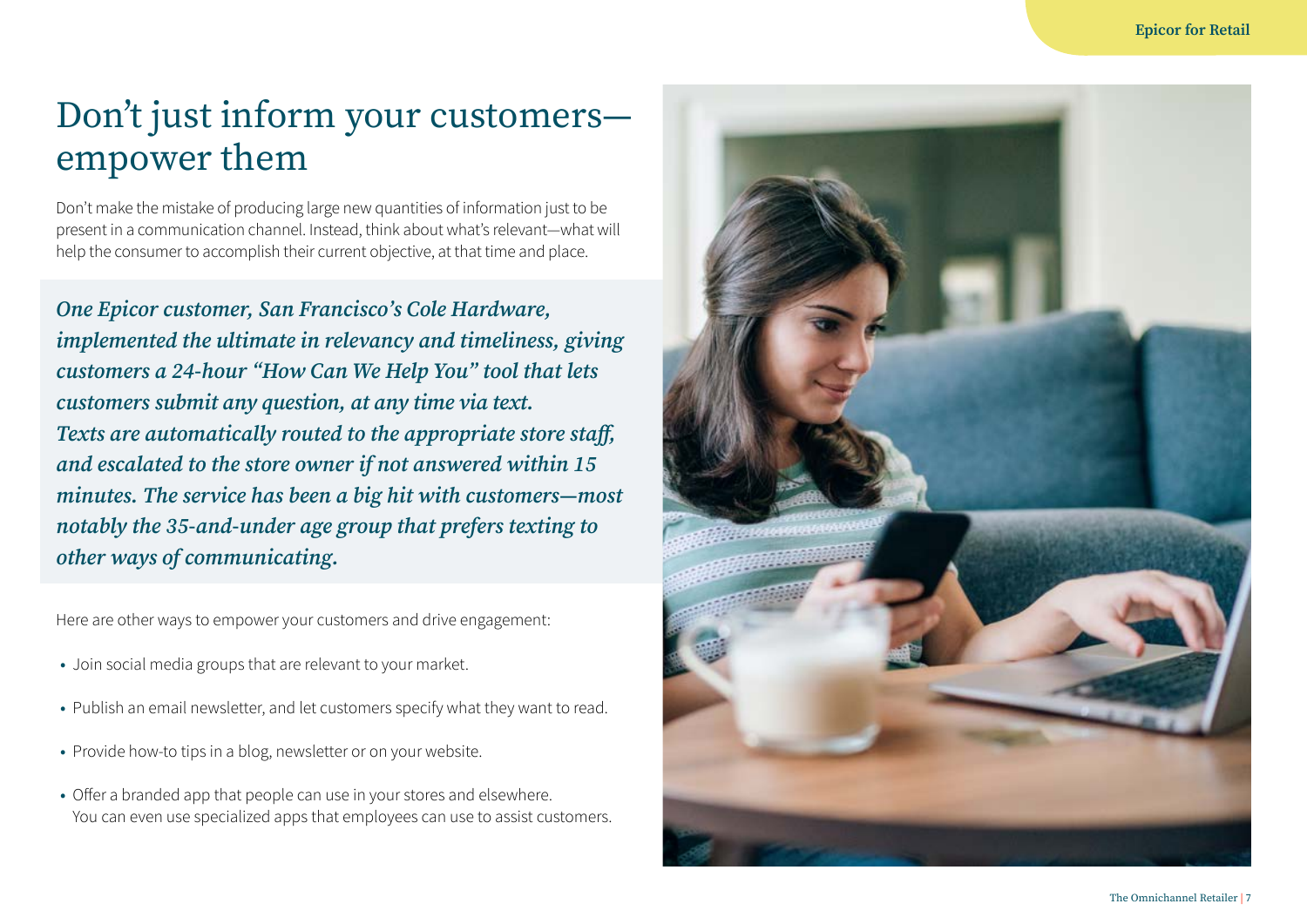### <span id="page-7-0"></span>Tap the engagement power of social media

Consumers have demonstrated their passion for social media, and it's essential that your retail business is there with them.

- **•** Establish a consistent brand presence on social media channels and engage.
- **•** Provide relevant content that adds to the conversation and encourages consumers to engage with you. Things on products, on your team, what your business does in the community etc.
- **•** Features like Facebook Live allow you to connect with customers in real time. Offer a discount to participants who post comments to poll questions.
- **•** Provide tips and recomendations, flash salesand news.
- **•** Customer testimonials are great too. It's smart to repost positive reviews and thank customers for their feedback.
- **•** You'll want to add posts, pictures or videos content at least weekly and stay engaged. Respond to posts that are negative so you can turn them into positives.

### Surprise—and delight—your customers

Another way to identify and optimize communication channels is to think of ways to surprise your customers. What Arm your staff with apps and equipment that help them can you do to evoke that "wow" response?

To get ideas, go back to your business model and market strategy. Are you a price leader? Impress store visitors with a bargain-loaded endcap. Is customer service your big differentiator? Create your own, unique red-carpet treatment, and train your staff to master it.

In the store, there are dozens of ways you can spread delight. all touchpoints.Set up a special play area for children. Create eye-catching seasonal decorations. Host holiday "parties" or special events.

Of course, technology can help you delight customers, too. look up prices, retrieve fast answers, locate a product on the shelves, or demonstrate products in action.

Finally—whatever delight mechanisms you set up, don't be shy about them—share stories about them on social media, in newsletters and blogs, or via whatever channels you've chosen. And get your employees involved to keep them excited about providing the best customer service at

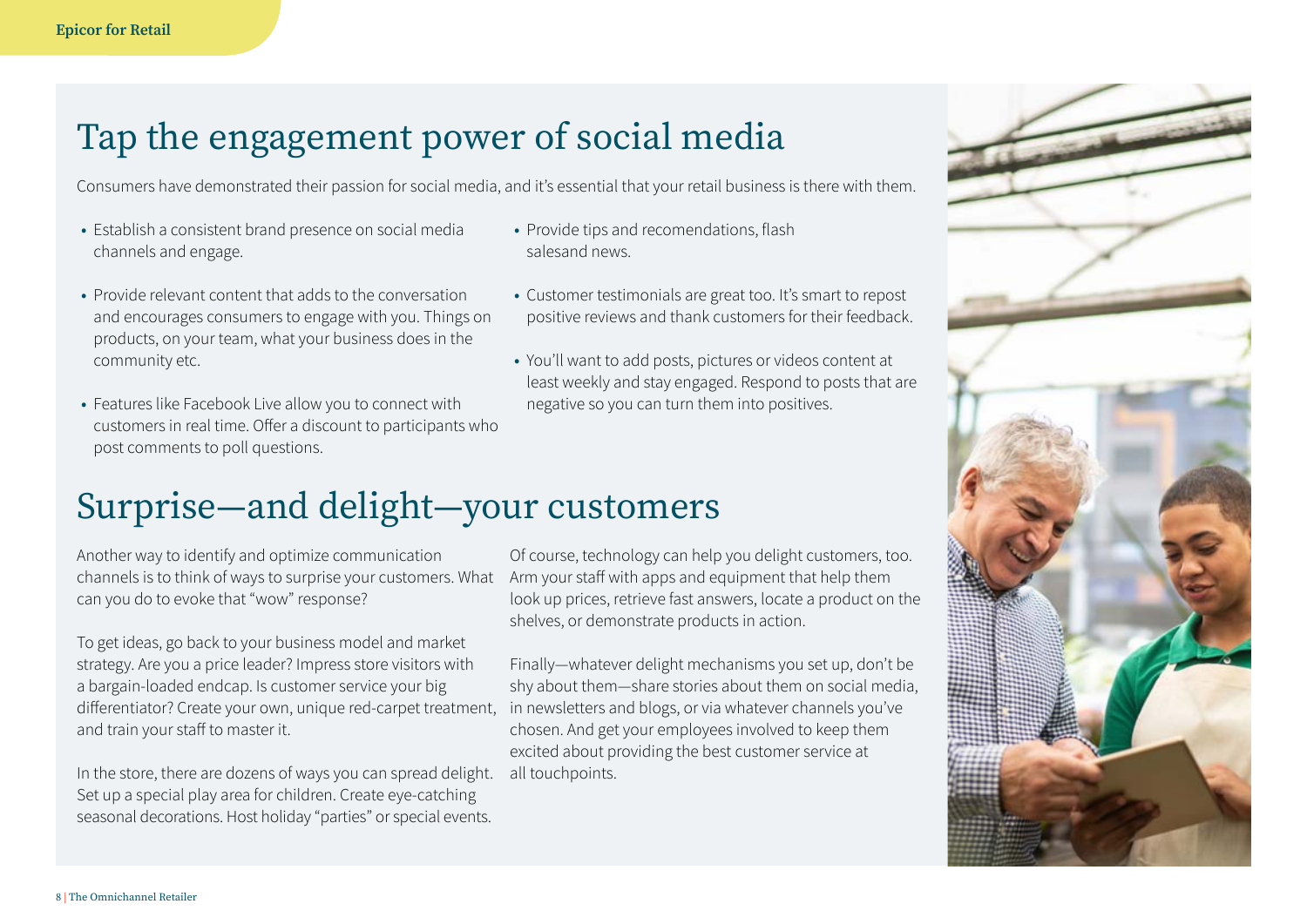## <span id="page-8-0"></span>**Powerful Tools for a Seamless Customer Experience**

Epicor retail management solutions enable retailers to grow and thrive—in part because Epicor is committed to enabling retailers to engage with their customers across a growing array of channels.

Epicor software already features a number of mobile apps that empower retailers to manage inventory, look up prices, complete sales in the aisles, collect competitive pricing intelligence, and complete a wide range of other essential functions —including providing helpful shopping information to customers in the aisles.

Epicor retail solutions also offer a powerful suite of analytics tools to help retailers monitor their success and identify consumer behavior patterns.

Solutions also feature a range of customer engagement tools loyalty software, eCommerce software, dynamic promotion tools, digital receipts for customers, and state-of-the-industry EMV payment technology—just to name a few. Finally, a growing array of cloud services help businesses take advantage of the latest technology innovations.

Just as important is the Epicor commitment to helping our customers grow. Epicor gives you the tools—and the Epicor retail team is dedicated to helping you use them effectively so your business is positioned to make more money, thrive amid competition, and grow.